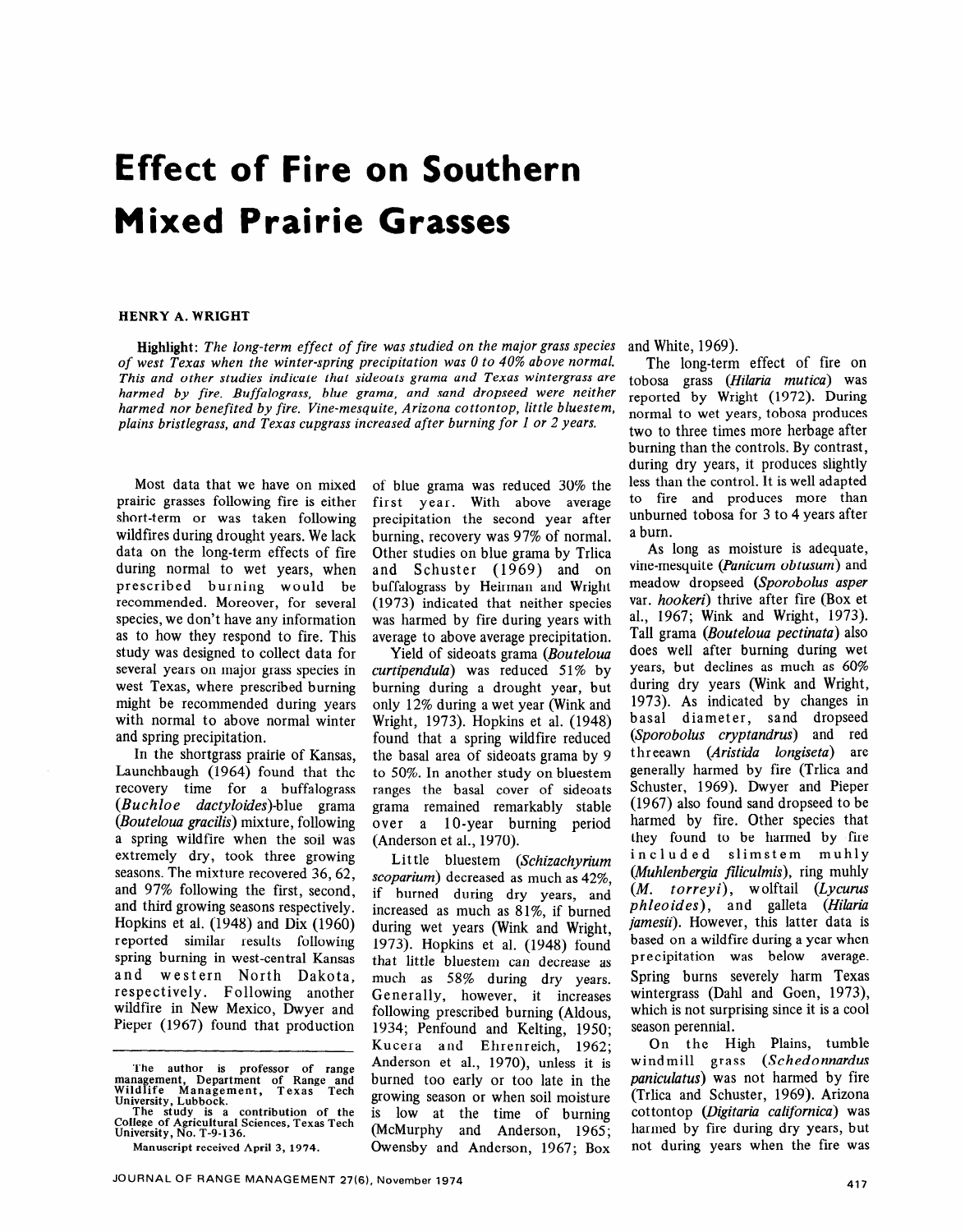

**Fig. 1.** *A variety of grass species existed in each study area. Only pure stands of grass species were sampled.* 

followed by favorable moisture (Cable, 1967).

#### **Methods**

During years with average to above-average precipitation, yields of pure stands of the major grasses in west Texas were measured on burned and unburned paired plots for **2** to **4**  years after a burn. Data were taken at various locations on the High and Rolling Plains of Texas, including Lubbock, Post, Guthrie, Colorado City, and Baird. Annual precipitation is 19 to 20 inches at all study sites except the one near Baird, which is 26 to 28 inches. Half of this precipitation falls during the winter-spring period. Elevation varies from 1,620 to 3,200 ft.

Plots were burned in late winter or early spring from March 15 to April 7, 1968, 1970, or 1972, when winter precipitation had been normal or above normal. Size of plots varied from 1 to 90 acres and were protected from grazing until the end of the study. A variety of grass species existed in each area with a few forbs which were considered insignificant on the sampling sites (Fig. 1).

Ten quadrats  $(2.4 \text{ ft}^2)$  were clipped to sample current growth, and dead plant material (litter) on burned or unburned plots at each location. Vegetation at all sample lbcations was clipped in late July. Samples were oven dried and weighed.

## **Results and Discussion**

During the years of the burns

(1968, 1970, and 1972), winter-spring precipitation was 0 to 40% above normal on all sites. It was 40% above normal in 1968 and 1969, 5% above normal in 1970, 5 to 45% below normal in 1971, and normal in 1972

and 1973.

Buffalograss was burned at three locations in 1968 and at one location in 1972. The yields fluctuated somewhat from year to year, depending on precipitation, but they were similar on burned and unburned areas at all four locations. The data is summarized in Table 1.

Blue grama responded similarly to buffalograss (Table 1) for the one location at Lubbock in which it was studied. Data from both species is in direct contrast to that of Launchbaugh's (1964) and illustrates the difference in response of these species to a dry year vs a wet year. These species are not benefited by any kind of fire, nor are they harmed if burned following a winter-spring period with above-normal precipitation.

Sideoats grama (Table 1), the rhizomatous form (predominant form in west Texas), is always harmed by fire. During exceptionally wet years, it tolerates fire reasonably well (Wink and Wright, 1973), but it never benefits from fire. The data for this study were collected near Guthrie,

Table **1.** Yields (lb/acre) of several grass species in west Texas on burned (burned in the spring of the first year listed) and unburned sites following **fires when winter and spring precipitation was 0 to 40% above normal.** 

|                                                                                                        | <b>Burned</b> |                            | Unburned |                            |
|--------------------------------------------------------------------------------------------------------|---------------|----------------------------|----------|----------------------------|
| Species and                                                                                            | Current       |                            | Current  |                            |
| year after burn                                                                                        | growth        | Litter                     | growth   | Litter                     |
| <b>Buffalograss</b>                                                                                    |               |                            |          |                            |
| 1968                                                                                                   | 1686          | $\overline{\phantom{0}}^3$ | 1494     | 728                        |
| 1969                                                                                                   | 2063          | 306                        | 1928     | 458                        |
| 1970                                                                                                   | 1398          | 1572                       | 1330     | 906                        |
| Blue grama                                                                                             |               |                            |          |                            |
| 1970                                                                                                   | 1680          | $\overline{\phantom{0}}^3$ | 1429     | 2474                       |
| 1971 <sup>1</sup>                                                                                      | 1369          | 699                        | 1247     | 2584                       |
| 1972                                                                                                   | 2142          | 1750                       | 1754     | 1932                       |
| Sideoats                                                                                               |               |                            |          |                            |
| 1968                                                                                                   | 1854*         | $\overline{\phantom{0}}^3$ | 2978     | $\overline{\phantom{0}}^3$ |
| 1969                                                                                                   | 1841*         | 1052                       | 3350     | 3271                       |
| 1970                                                                                                   | 1120          | 2651                       | 897      | 5571                       |
| 1971 <sup>2</sup>                                                                                      | 748           | 1088                       | 789      | 1933                       |
| Sand dropseed                                                                                          |               |                            |          |                            |
| 1968                                                                                                   | 2243          | $\overline{\phantom{0}}$ 3 | 2149     | $\overline{\phantom{0}}^3$ |
| 1969                                                                                                   | 2543          | 2984                       | 2557     | 4273                       |
| 1970                                                                                                   | 2748          | 3020                       | 2328     | 4128                       |
| Arizona cottontop                                                                                      |               |                            |          |                            |
| 1968                                                                                                   | 5152*         | $\overline{\phantom{0}}^3$ | 2024     | $\overline{\phantom{0}}^3$ |
| 1969                                                                                                   | 2649          | 2523                       | 2694     | 4128                       |
| 1970                                                                                                   | 456           | 4770                       | 466      | 2326                       |
| Little bluestem                                                                                        |               |                            |          |                            |
| 1972                                                                                                   | 2518*         | $\overline{\phantom{0}}^3$ | 1289     | 3560                       |
| 1973                                                                                                   | 1240          | 1760                       | 1216     | 2808                       |
| $\epsilon$ <sup><math>\alpha</math></sup> $\epsilon$ $\epsilon$ $\epsilon$<br>Daniel Michael and Score | $\sim$ 1.     |                            |          |                            |

<sup>1</sup> Precipitation was 6% below normal

<sup>2</sup> Precipitation was 45% below norma

<sup>3</sup> Litter data was not taken.

**4Different from the control (unburned) at the .05** level of significance.